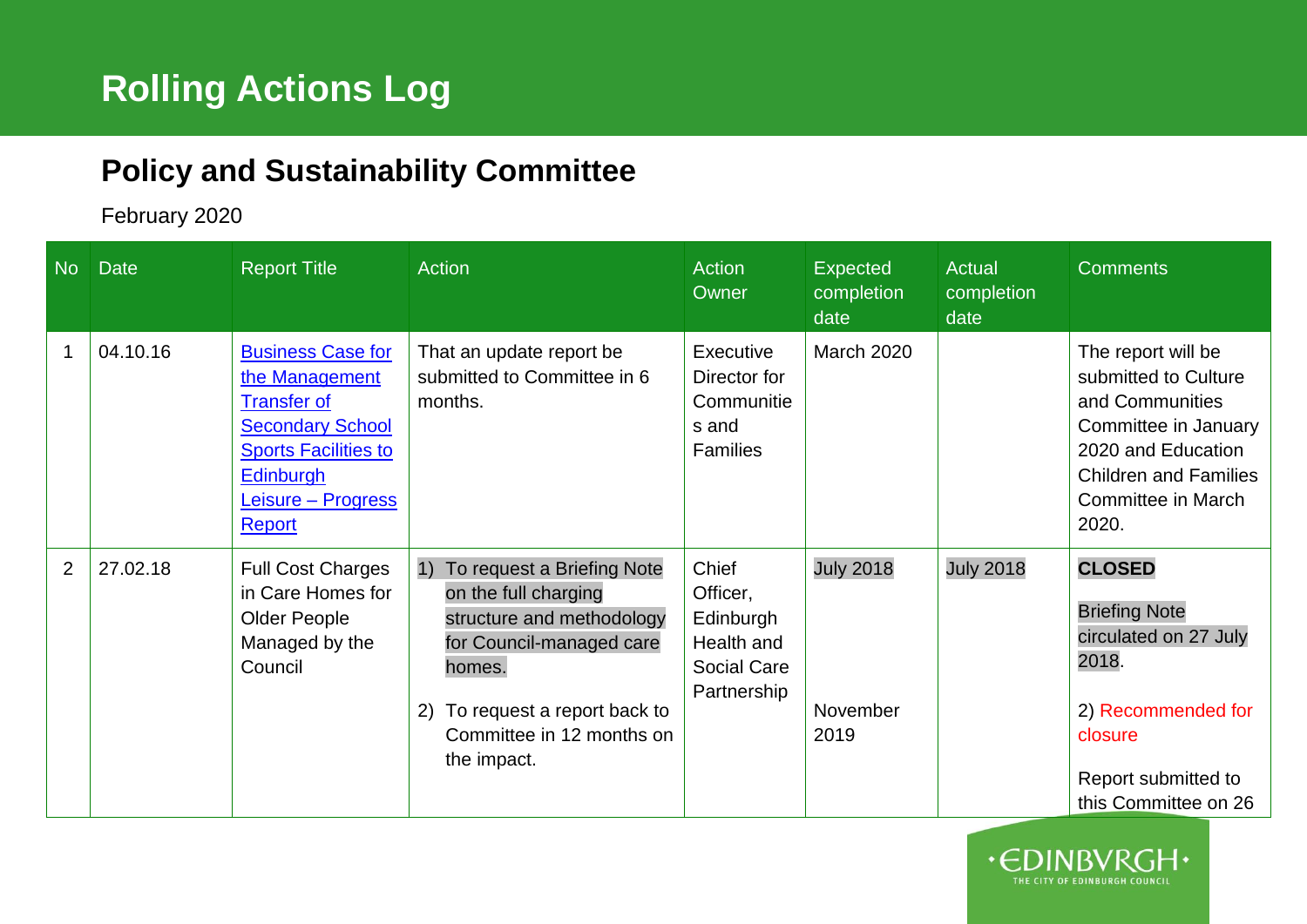| <b>No</b> | <b>Date</b> | <b>Report Title</b>                                                                                                                                          | Action                                                                                                                                                                                                                                                                                                       | <b>Action</b><br>Owner            | <b>Expected</b><br>completion<br>date | <b>Actual</b><br>completion<br>date | <b>Comments</b>                                                                                                                                                 |
|-----------|-------------|--------------------------------------------------------------------------------------------------------------------------------------------------------------|--------------------------------------------------------------------------------------------------------------------------------------------------------------------------------------------------------------------------------------------------------------------------------------------------------------|-----------------------------------|---------------------------------------|-------------------------------------|-----------------------------------------------------------------------------------------------------------------------------------------------------------------|
|           |             |                                                                                                                                                              |                                                                                                                                                                                                                                                                                                              |                                   |                                       |                                     | November 2019.                                                                                                                                                  |
| 3         | 01.02.18    | City of Edinburgh<br><b>Council Motion by</b><br>Councillor Mowat-<br>Edinburgh's<br>Christmas and<br>Hogmanay<br>2017/18<br>(Agenda for 1<br>February 2018) | Council requests that the<br>review of the contract for<br>Edinburgh's Christmas and<br>Hogmanay should recognise<br>that the implementation of this<br>contract cuts across many<br>council functions and services<br>and should be considered at<br>the Corporate Policy and<br><b>Strategy Committee.</b> | Executive<br>Director of<br>Place | Spring 2021                           |                                     | This contract is in<br>place until Winter<br>Festival 2020. The<br>review of the contract<br>will be presented to<br>Policy and<br>Sustainability<br>Committee. |
| 4         | 15.05.18    | <b>Sustainable</b><br><b>Energy Action Plan</b><br><b>Annual Progress</b><br><b>Report 2017/18</b>                                                           | Calls for a report every two<br>cycles until 2020 on how the<br>SEAP can be progressed in<br>order to meet its 2020 carbon<br>reduction target, including what<br>additional resources would be<br>required.                                                                                                 | Executive<br>Director of<br>Place | February 2020                         |                                     | Report on the Agenda<br>for this meeting                                                                                                                        |
| 5         | 07.08.18    | Participation<br><b>Requests</b>                                                                                                                             | To agree to receive a report<br>setting out proposals for the<br>Council's policy on<br>participation requests within<br>two cycles of the conclusion of<br>the Westbank Street Outcome                                                                                                                      | Chief<br>Executive                | Ongoing                               |                                     | This report will be<br>presented following<br>the conclusion of the<br><b>Westbank Street</b><br>Outcome<br>Improvement                                         |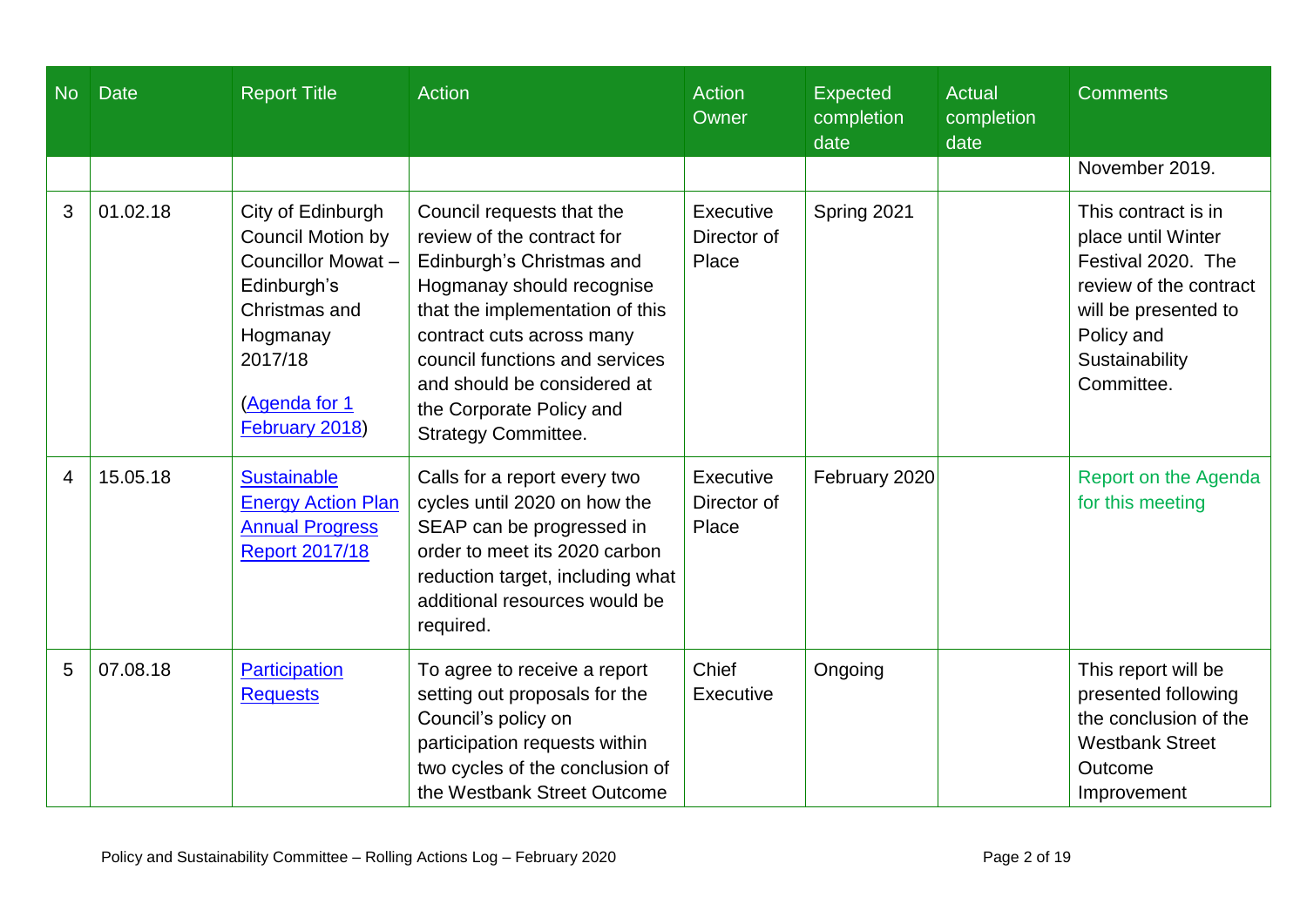| date<br>date                                                                                                                                                                                                                                                                                                                                                 |                                                                                                                                                                                                                                                                                                                                                                                                                                                                                                   |
|--------------------------------------------------------------------------------------------------------------------------------------------------------------------------------------------------------------------------------------------------------------------------------------------------------------------------------------------------------------|---------------------------------------------------------------------------------------------------------------------------------------------------------------------------------------------------------------------------------------------------------------------------------------------------------------------------------------------------------------------------------------------------------------------------------------------------------------------------------------------------|
| Improvement Process as set<br>out in paragraph 3.5 of the<br>report by the Chief Executive.                                                                                                                                                                                                                                                                  | Process.                                                                                                                                                                                                                                                                                                                                                                                                                                                                                          |
| 07.08.18<br>Chief<br>To agree that the Brexit<br>Ongoing<br>6<br><b>Managing</b><br><b>Transition to Brexit</b><br><b>Working Group review actions</b><br>Executive<br>in Edinburgh<br>currently in place and report on<br>future options to provide<br>support for Non-UK EU<br>nationals within the Council<br>workforce and the wider city<br>population. | The Brexit Working<br>Group continues to<br>meet and in May, an<br>update on Brexit<br>planning was<br>provided to Elected<br>Members using the<br><b>Business Bulletin.</b><br>Planning around<br><b>Brexit is also</b><br>continuing, with new<br>planning parameters<br>from the UK<br>Government and<br><b>Scottish Government</b><br>expected to be<br>circulated to local<br>authorities shortly.<br>Although there is no<br>report for Policy and<br>Sustainability<br>Committee currently |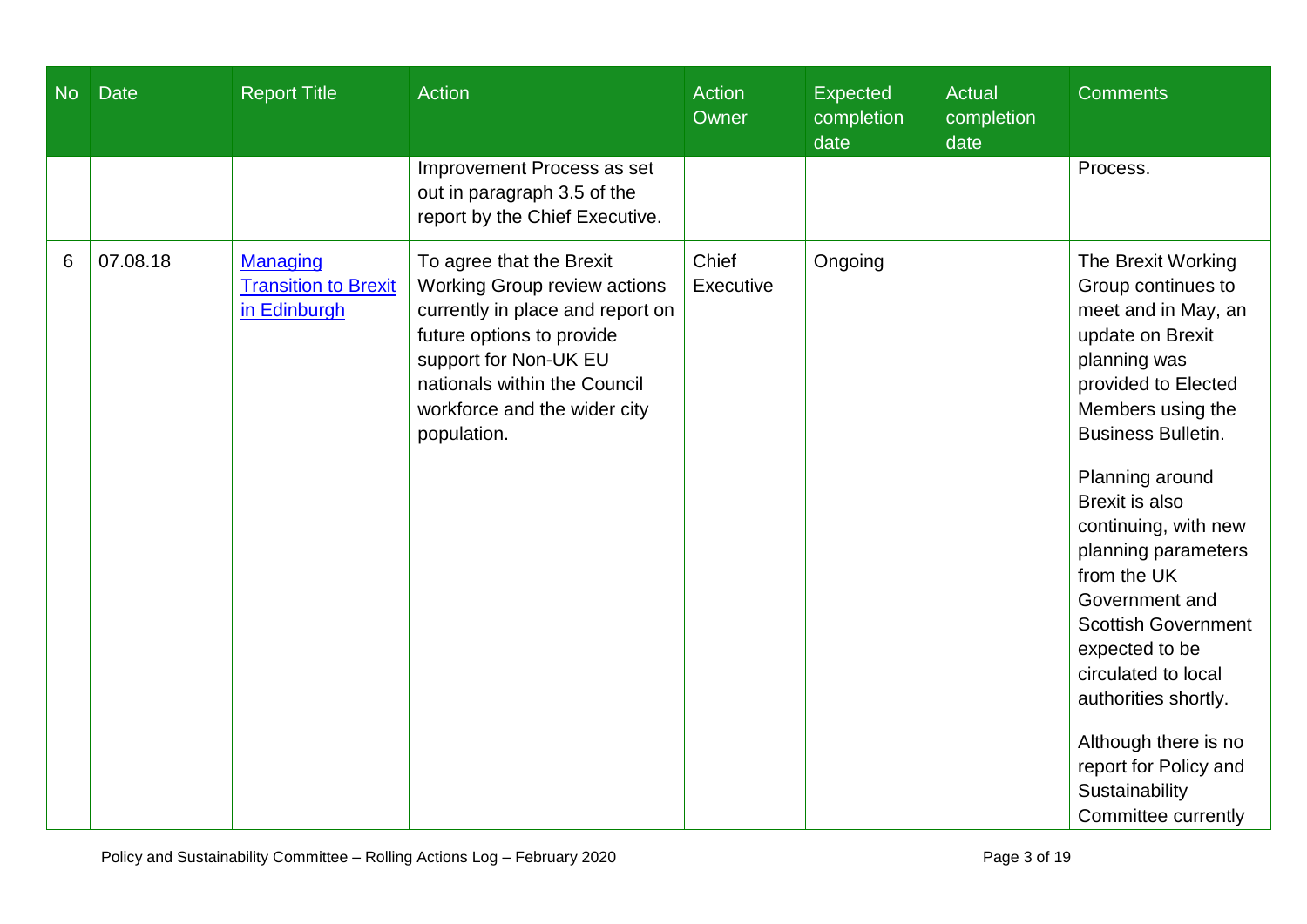| <b>No</b>      | <b>Date</b>                                       | <b>Report Title</b>                                                                                                                                           | Action                                                                                                                                                                                   | <b>Action</b><br>Owner            | <b>Expected</b><br>completion<br>date | <b>Actual</b><br>completion<br>date | <b>Comments</b>                                                                                                                            |
|----------------|---------------------------------------------------|---------------------------------------------------------------------------------------------------------------------------------------------------------------|------------------------------------------------------------------------------------------------------------------------------------------------------------------------------------------|-----------------------------------|---------------------------------------|-------------------------------------|--------------------------------------------------------------------------------------------------------------------------------------------|
|                |                                                   |                                                                                                                                                               |                                                                                                                                                                                          |                                   |                                       |                                     | scheduled, this may<br>be deemed<br>appropriate over the<br>next few months,<br>particularly in the<br>event of a No Deal<br><b>Brexit</b> |
| $\overline{7}$ | 23.08.18                                          | City of Edinburgh<br><b>Council Motion by</b><br>Councillor<br>$C$ ameron $-$<br><b>Equalities Working</b><br>Group<br>(Agenda for 23<br><b>August 2018</b> ) | A proposed workplan will be<br>prepared by the Group before<br>the end of December 2018 for<br>submission to the Corporate<br><b>Policy and Strategy Committee</b><br>for consideration. | Chief<br>Executive                | Awaiting<br>update                    |                                     | An update was<br>provided in the<br>Business Bulletin on 6<br><b>August 2019.</b>                                                          |
| 8              | 21.03.19<br>(Housing and<br>Economy<br>Committee) | <b>City Strategic</b><br><b>Investment Fund</b>                                                                                                               | 1)<br>Requests that a further<br>report is brought back to<br>Committee in two cycles<br>setting out an options<br>appraisal for the<br><b>Powderhall Stables</b><br>project.            | Executive<br>Director of<br>Place | January 2020                          |                                     | Report on the Agenda<br>for this meeting<br>(Transferred to this<br>Committee from the<br>former Housing and<br><b>Economy Committee)</b>  |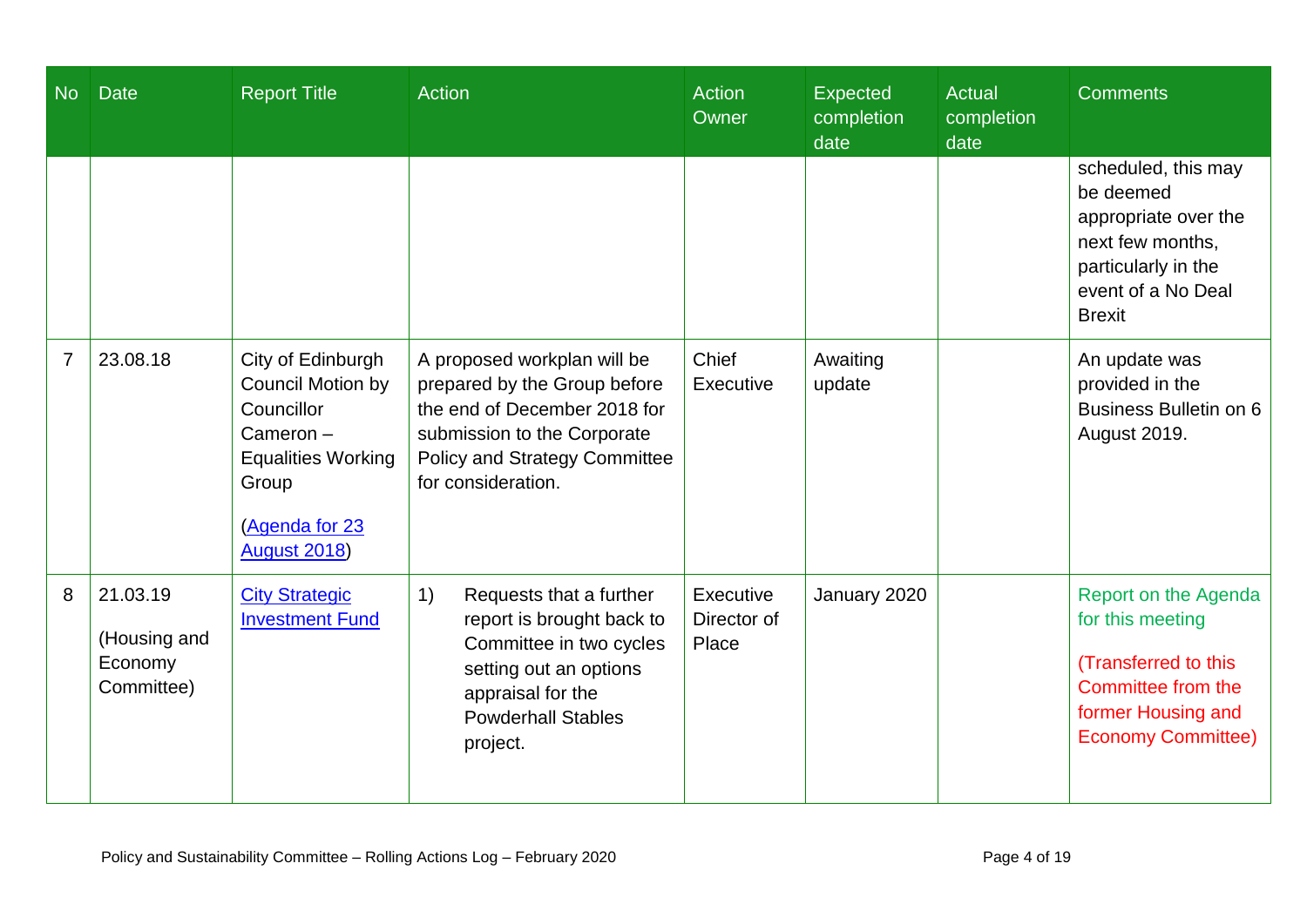| No | <b>Date</b>                                       | <b>Report Title</b>                                                 | <b>Action</b>                                                                                                                                                                                                                                                                                                                                                                                                                                                         | <b>Action</b><br>Owner            | <b>Expected</b><br>completion<br>date | <b>Actual</b><br>completion<br>date | <b>Comments</b>                                                                                                                                                          |
|----|---------------------------------------------------|---------------------------------------------------------------------|-----------------------------------------------------------------------------------------------------------------------------------------------------------------------------------------------------------------------------------------------------------------------------------------------------------------------------------------------------------------------------------------------------------------------------------------------------------------------|-----------------------------------|---------------------------------------|-------------------------------------|--------------------------------------------------------------------------------------------------------------------------------------------------------------------------|
|    |                                                   |                                                                     | 2)<br>Agrees that it is now<br>appropriate to<br>undertake a wider<br>review of the use of the<br>fund, to ensure it is<br>deployed to meet the<br>priorities of the<br>economy strategy, and<br>wider city development<br>and regeneration aims<br>including whether it is<br>appropriate to increase<br>the fund to help meet<br>these objectives. A<br>report on this review will<br>come back to Housing<br>and Economy<br>Committee on 15<br><b>August 2019.</b> | Executive<br>Director of<br>Place | November<br>2019                      | November<br>2019                    | <b>Recommended for</b><br><b>Closure</b><br>Report to Policy and<br>Sustainability<br>Committee on 25<br>October 2019 and<br>referred to Council on<br>21 November 2019. |
| 9  | 21.03.19<br>(Housing and<br>Economy<br>Committee) | <b>Edinburgh Tourism</b><br><b>Strategy Update</b><br><b>Report</b> | 1)<br>Notes that another<br>update report will be<br>presented in August<br>2019 prior to a final<br>report at the end of<br>2019 to approve the                                                                                                                                                                                                                                                                                                                      | Executive<br>Director of<br>Place | January 2020                          |                                     | <b>Recommended for</b><br><b>Closure</b><br>Report submitted to<br>additional meeting on<br>21 January 2020.                                                             |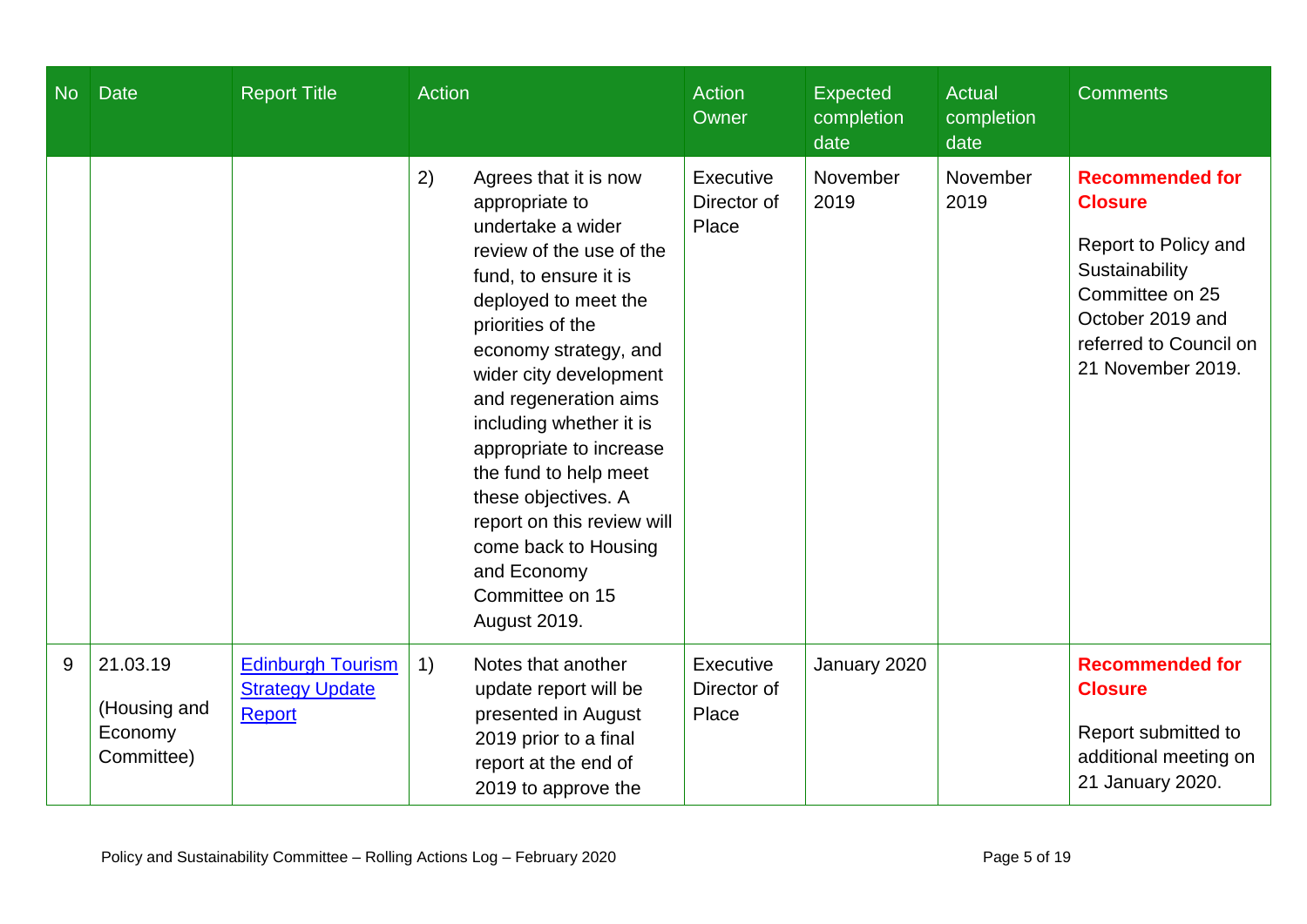| <b>No</b> | <b>Date</b> | <b>Report Title</b>                         | <b>Action</b>                                                                                                                                                                                                                                                                                                                                            | <b>Action</b><br>Owner            | <b>Expected</b><br>completion<br>date | <b>Actual</b><br>completion<br>date | <b>Comments</b>                                                                                                                                                                                                                                                                                         |
|-----------|-------------|---------------------------------------------|----------------------------------------------------------------------------------------------------------------------------------------------------------------------------------------------------------------------------------------------------------------------------------------------------------------------------------------------------------|-----------------------------------|---------------------------------------|-------------------------------------|---------------------------------------------------------------------------------------------------------------------------------------------------------------------------------------------------------------------------------------------------------------------------------------------------------|
|           |             |                                             | new strategy;<br>To agree that<br>2)<br>discussions would take<br>place offline with<br>elected members from<br>all political groups on<br>how to take forward<br>formulating a tourism<br>strategy from the<br>Council's perspective.<br>3)<br>To circulate the link to<br>the Phase 1 report to<br>members once it was<br>live on the ETAG<br>website. |                                   |                                       |                                     | (Transferred to this<br>Committee from the<br>former Housing and<br><b>Economy Committee)</b><br>2 & 3 Closed on 6<br>June 2019 - The<br>Phase 1 Edinburgh<br>Tourism 2030 report<br>was emailed to<br>elected members and<br>the Tourism and<br><b>Residents Working</b><br>Group on 17 April<br>2019. |
| 10        | 14.05.19    | <b>Tourism - Policy</b><br><b>Statement</b> | Committee agrees to continue<br>the Tourism policy for one<br>cycle to allow political group<br>leaders to discuss issues<br>around the Council's new<br>carbon target and consider if                                                                                                                                                                   | Executive<br>Director of<br>Place | December<br>2019                      | November<br>2019                    | <b>Recommended for</b><br><b>Closure</b><br>Report submitted to<br>this Committee on 26<br>November 2019.                                                                                                                                                                                               |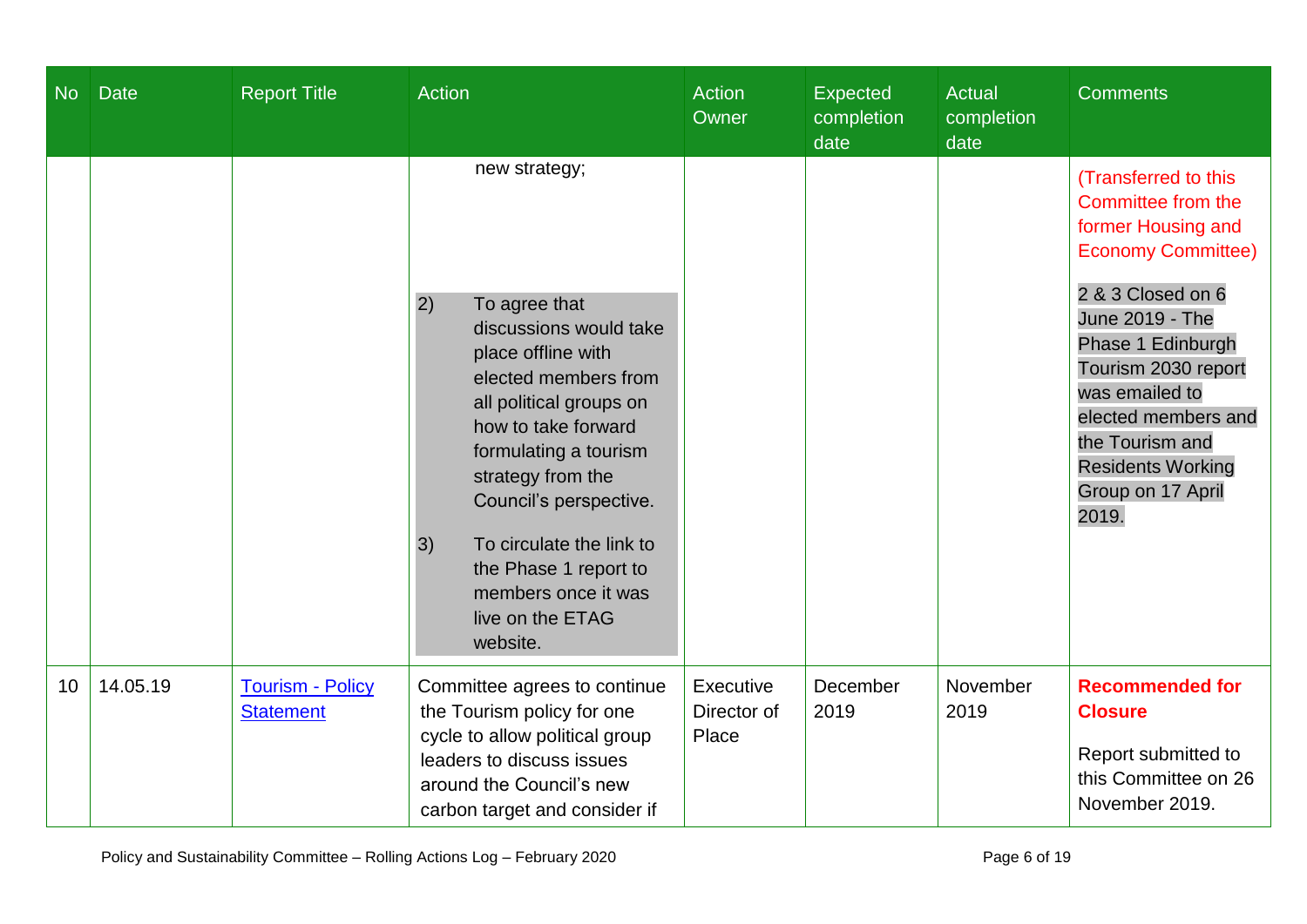| <b>No</b> | <b>Date</b>                                       | <b>Report Title</b>                                                        | <b>Action</b>                                                                                                                                                                                                                                                                                                                                                                                                                                                                                                                                                                            | <b>Action</b><br>Owner            | <b>Expected</b><br>completion<br>date                         | <b>Actual</b><br>completion<br>date | <b>Comments</b>                                                                         |
|-----------|---------------------------------------------------|----------------------------------------------------------------------------|------------------------------------------------------------------------------------------------------------------------------------------------------------------------------------------------------------------------------------------------------------------------------------------------------------------------------------------------------------------------------------------------------------------------------------------------------------------------------------------------------------------------------------------------------------------------------------------|-----------------------------------|---------------------------------------------------------------|-------------------------------------|-----------------------------------------------------------------------------------------|
|           |                                                   |                                                                            | any changes need to be made<br>to the policy.                                                                                                                                                                                                                                                                                                                                                                                                                                                                                                                                            |                                   |                                                               |                                     |                                                                                         |
| 11        | 06.06.19<br>(Housing and<br>Economy<br>Committee) | Edinburgh<br><b>Economy Strategy</b><br>- Annual Progress<br><b>Report</b> | Calls for research and<br>1)<br>analysis on the current<br>economy and the<br>economic challenges<br>for Edinburgh as a<br>result of this target.<br>Agrees that this<br>2)<br>research and analysis<br>will inform a review of<br>the Edinburgh Economy<br>Strategy in order to<br>develop an outcome<br>based strategy for<br>Edinburgh to meet<br>these commitments,<br>taking into account jobs<br>that will emerge from<br>the need to meet the<br>net zero carbon target,<br>sectoral analysis of<br>carbon footprint and the<br>support, collaboration<br>and leadership that the | Executive<br>Director of<br>Place | Policy and<br>Sustainability<br>Committee<br><b>June 2020</b> |                                     | <b>Transferred from the</b><br><b>Housing and</b><br><b>Economy</b><br><b>Committee</b> |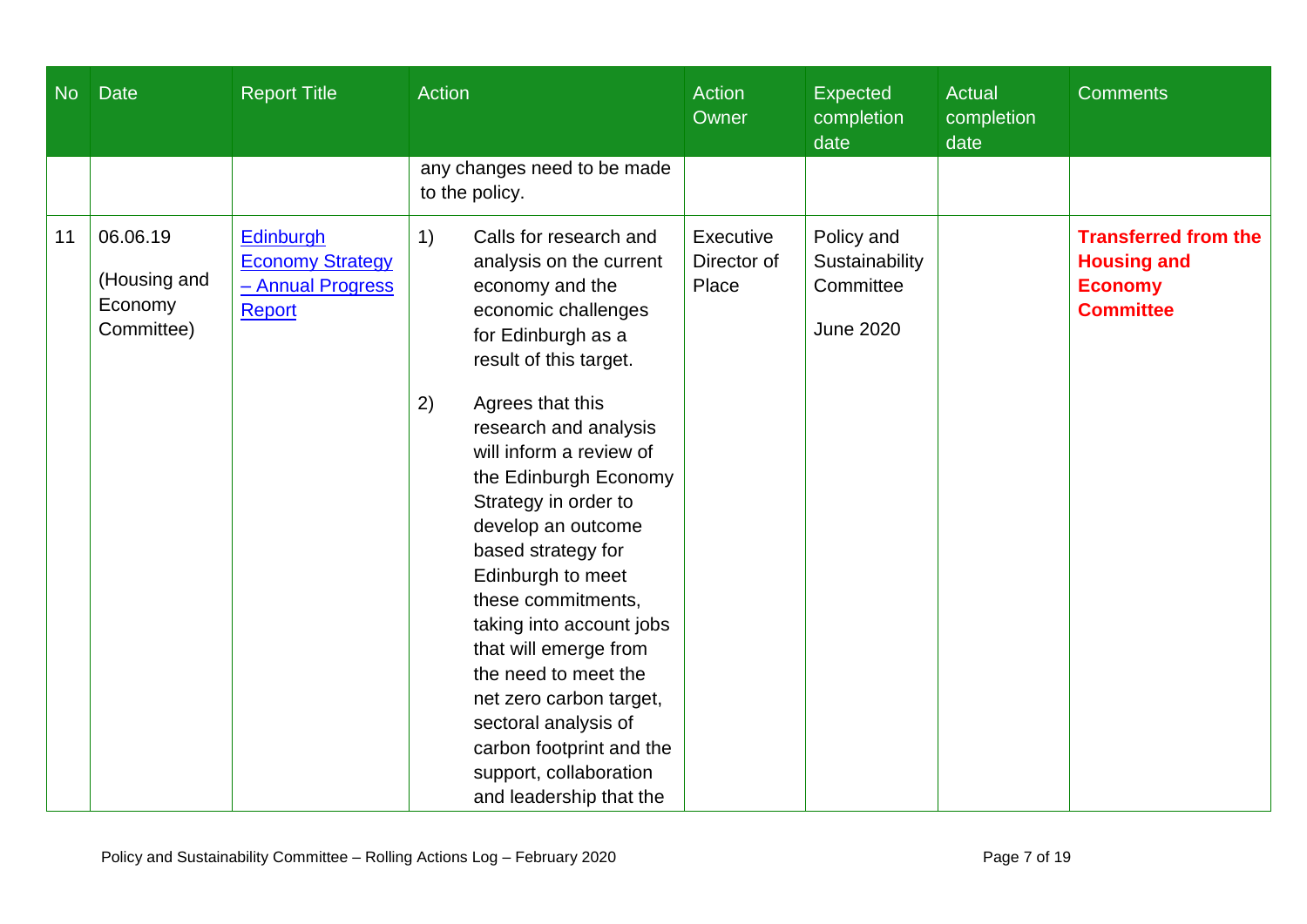|    |          |                                                                                                                                        |                                                                                                                                                                                                                                                                                                                                                              | <b>Action</b><br>Owner                                                        | <b>Expected</b><br>completion<br>date | Actual<br>completion<br>date | <b>Comments</b>                                                                                                                                          |
|----|----------|----------------------------------------------------------------------------------------------------------------------------------------|--------------------------------------------------------------------------------------------------------------------------------------------------------------------------------------------------------------------------------------------------------------------------------------------------------------------------------------------------------------|-------------------------------------------------------------------------------|---------------------------------------|------------------------------|----------------------------------------------------------------------------------------------------------------------------------------------------------|
|    |          |                                                                                                                                        | council will need to<br>provide to move us<br>towards a more<br>sustainable economy.                                                                                                                                                                                                                                                                         |                                                                               |                                       |                              |                                                                                                                                                          |
| 12 | 19.09.19 | City of Edinburgh<br>Council - Motion<br>by Councillor Main<br>- Council Welfare<br>Accreditation<br>(Minute for 19<br>September 2019) | Council agrees to receive a<br>report to Policy and<br><b>Sustainability Committee</b><br>within 2 cycles laying out the<br>current status, and options<br>and timetable for receiving full<br>accreditation for the Council<br>under the Scottish Standards<br>and thereafter refers the report<br>to the Housing, Homelessness<br>and Fair Work Committee. | Executive<br>Director for<br>Children<br>and<br><b>Families</b>               | February 2020                         | 20 January<br>2020           | <b>Recommended for</b><br><b>Closure</b><br>Report submitted to<br>the Housing,<br>Homelessness and<br><b>Fair Work Committee</b><br>on 20 January 2020. |
| 13 | 01.10.19 | <b>Business Bulletin</b><br><b>Tourism Strategy</b>                                                                                    | 1)<br>To agree that a report<br>would be submitted<br>outlining the process of<br>how the Tourism<br>Strategy was to be<br>formulated.<br>2)<br>To agree that the draft<br><b>Tourism Strategy would</b><br>be submitted to                                                                                                                                  | <b>Executive</b><br>Director of<br>Place<br>Executive<br>Director of<br>Place | 25 October<br>2019<br>January 2020    | November<br>2019             | <b>CLOSED</b><br><b>Recommended for</b><br><b>Closure</b><br>Report submitted to                                                                         |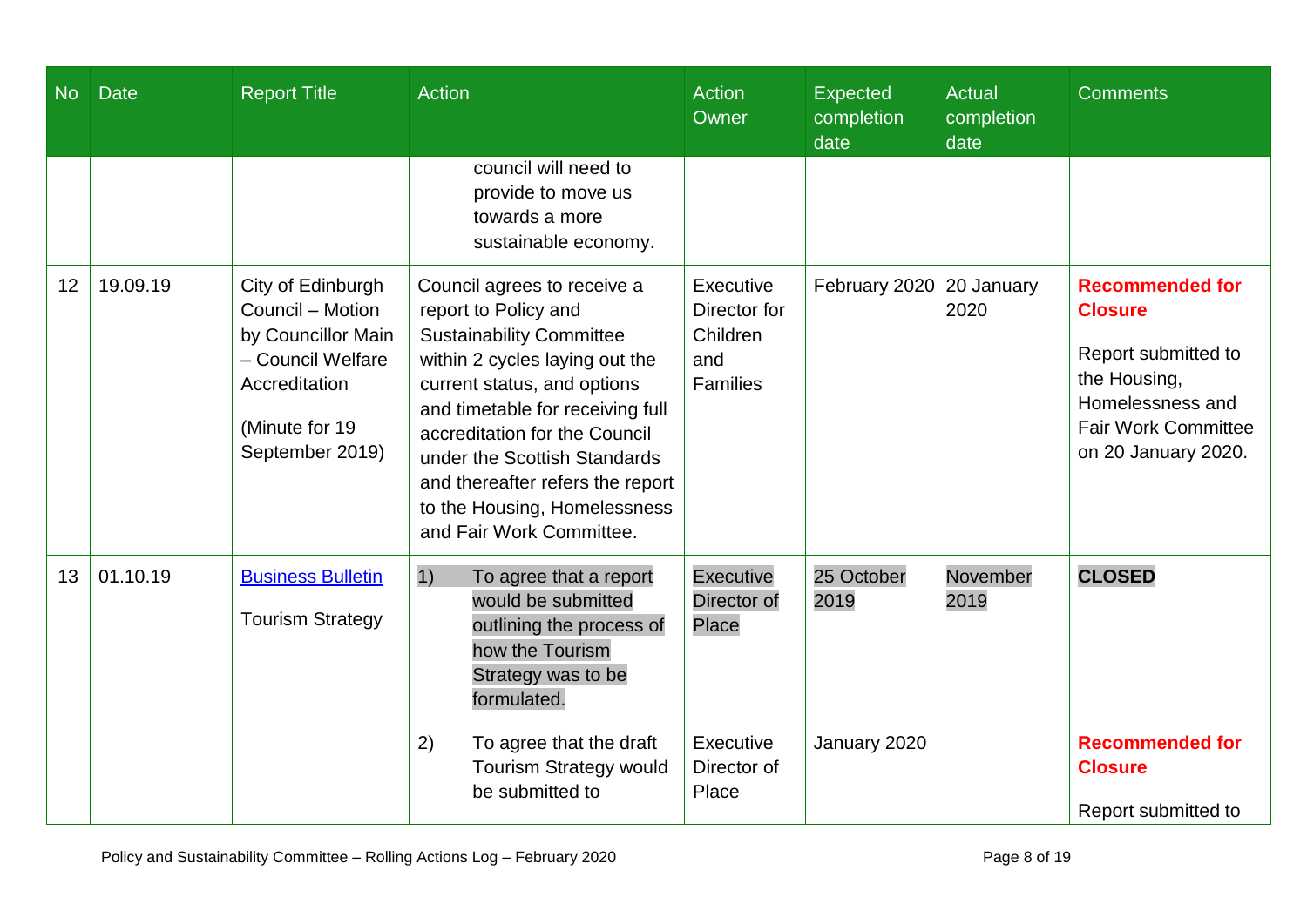| <b>No</b> | <b>Date</b> | <b>Report Title</b>                             | Action                                                                                                                                                                                                                                                        | Action<br>Owner                   | Expected<br>completion<br>date | Actual<br>completion<br>date | <b>Comments</b>                           |
|-----------|-------------|-------------------------------------------------|---------------------------------------------------------------------------------------------------------------------------------------------------------------------------------------------------------------------------------------------------------------|-----------------------------------|--------------------------------|------------------------------|-------------------------------------------|
|           |             |                                                 | Committee for<br>consideration prior to it<br>being finalised.                                                                                                                                                                                                |                                   |                                |                              | additional meeting on<br>21 January 2020. |
| 14        | 01.10.19    | <b>West Edinburgh</b><br><b>Progress Update</b> | To note that this matter<br>1)<br>would be reported to<br>Committee in spring<br>2020 providing a further<br>update on progress and<br>seeking any necessary<br>authority to formalise<br>partnership<br>arrangements for<br>delivery of the new link<br>road | Executive<br>Director of<br>Place | <b>June 2020</b>               |                              |                                           |
|           |             |                                                 | 2)<br>To agree that a report<br>would be brought back<br>to Committee on<br>completion of the West<br>Edinburgh study on<br>inclusive and<br>sustainable growth.                                                                                              | Executive<br>Director of<br>Place | <b>June 2020</b>               |                              |                                           |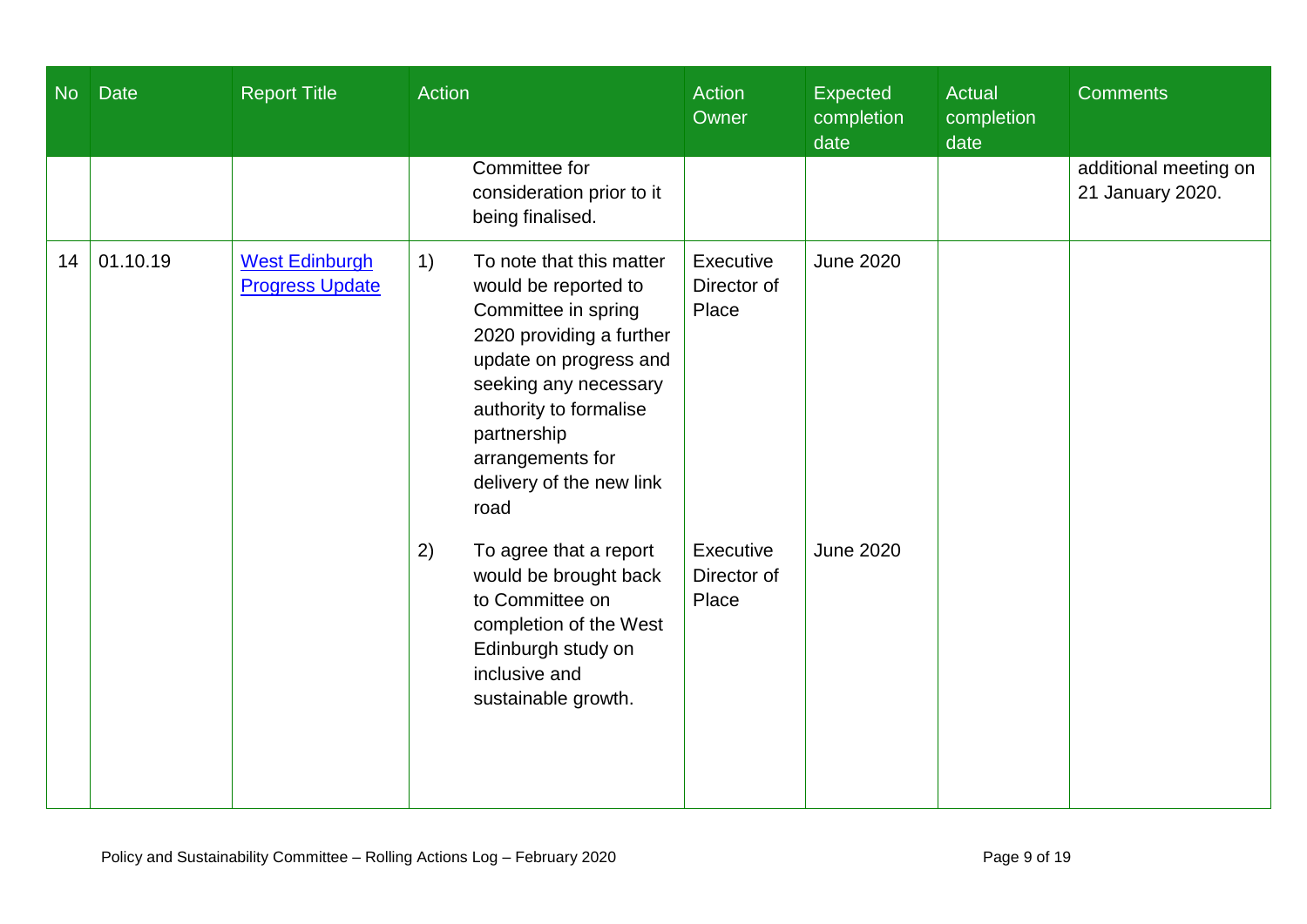| <b>No</b> | <b>Date</b>                | <b>Report Title</b>                                                                                                                            | Action                                                                                                                                                                                                    | <b>Action</b><br>Owner                                    | <b>Expected</b><br>completion<br>date | <b>Actual</b><br>completion<br>date | <b>Comments</b>                                                                                                                   |
|-----------|----------------------------|------------------------------------------------------------------------------------------------------------------------------------------------|-----------------------------------------------------------------------------------------------------------------------------------------------------------------------------------------------------------|-----------------------------------------------------------|---------------------------------------|-------------------------------------|-----------------------------------------------------------------------------------------------------------------------------------|
| 15        | 24.10.19<br>(Full Council) | City of Edinburgh<br>Council – motion<br>by Councillor Bird -<br><b>Respectful Political</b><br>Debate<br>(see Agenda - of 24<br>October 2019) | Requests an update to Policy<br>and Sustainability Committee<br>on the work done to date on<br>the protocol referred to in Cllr<br>Watt's motion                                                          | Chief<br>Executive                                        | November<br>2019                      | November<br>2019                    | <b>Recommended for</b><br>closure<br>"Elected Member<br>Personal Safety"<br>report considered at<br>the November 2019<br>meeting. |
| 16        | 25.10.19                   | <b>Achieving Net Zero</b><br>in the City of<br><b>Edinburgh</b>                                                                                | Agrees officers will continue to<br>work with P-CAN and Climate<br>KIC to bring back analysis on<br>the strategic and viable next<br>actions for the Council to<br>Committee in February 2020             | Chief<br>Executive                                        | February 2020                         |                                     | Report on agenda for<br>this meeting                                                                                              |
| 17        | 25.10.19                   | <b>Climate</b><br><b>Commission</b>                                                                                                            | To agree that the terms of<br>reference of the Sustainability<br>and Climate Emergency<br>APOG will be brought back to<br><b>Policy and Sustainability</b><br>Committee for consideration in<br>November. | Chief<br>Executive /<br>Executive<br>Director of<br>Place | November<br>2019                      |                                     | <b>Recommended for</b><br><b>Closure</b><br>Report submitted to<br>this Committee on 26<br>November 2019                          |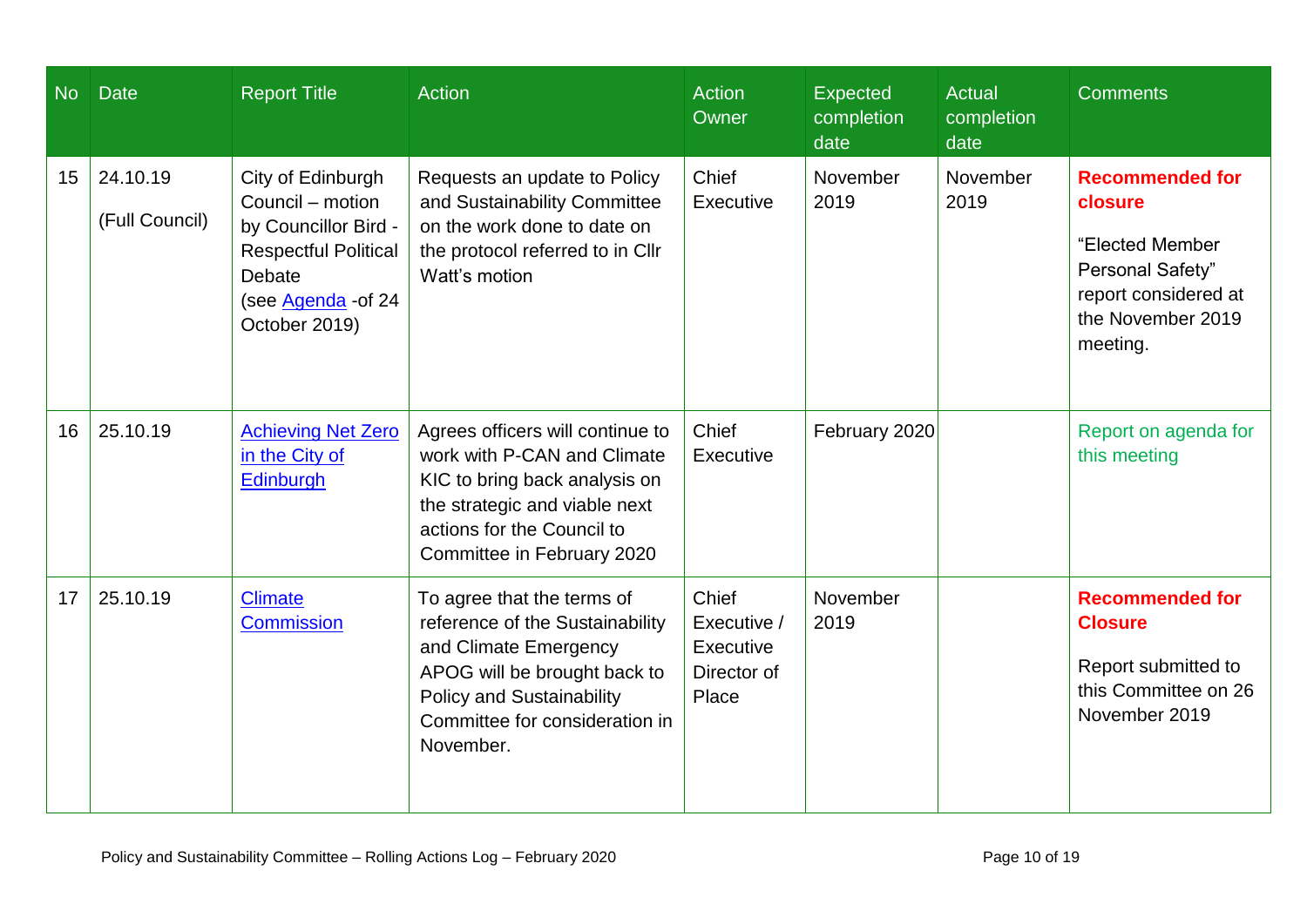| N <sub>o</sub> | <b>Date</b> | <b>Report Title</b>                                                | <b>Action</b>                                                                                                                                                                                                                                                                                                                                                                                                                                                                                                            | Action<br>Owner                                           | <b>Expected</b><br>completion<br>date | Actual<br>completion<br>date | <b>Comments</b>                                                                                                                                                 |
|----------------|-------------|--------------------------------------------------------------------|--------------------------------------------------------------------------------------------------------------------------------------------------------------------------------------------------------------------------------------------------------------------------------------------------------------------------------------------------------------------------------------------------------------------------------------------------------------------------------------------------------------------------|-----------------------------------------------------------|---------------------------------------|------------------------------|-----------------------------------------------------------------------------------------------------------------------------------------------------------------|
| 18             | 25.10.19    | <b>Update on Short</b><br><b>Window</b><br><b>Improvement Plan</b> | To agree that a strategic<br>communications plan would be<br>developed as part of the Deep<br>Demonstrator work once<br>resources are in place and<br>brought back to the Policy and<br>Sustainability Committee for<br>approval.                                                                                                                                                                                                                                                                                        | Chief<br>Executive /<br>Executive<br>Director of<br>Place | February 2020                         |                              | Included in a report<br>on agenda for this<br>meeting.                                                                                                          |
| 19             | 25.10.19    | <b>Tourism Strategy</b><br><b>Development</b><br><b>Update</b>     | Given the considerable<br>feedback provided across the<br>political spectrum at that<br>meeting and detailed notes<br>provided from other meetings;<br>therefore, agrees to circulate to<br>committee members the output<br>of the meeting and instructs<br>the Executive Director of Place<br>to report to Committee<br>alongside the draft strategy on<br>26 Nov 2019 detailing how this<br>and other consultation<br>information has been assessed<br>and incorporated in the draft<br>strategy or, if rejected, why? | Executive<br>Director of<br>Place                         | November<br>2019                      |                              | <b>Recommended for</b><br><b>Closure</b><br>Report submitted to<br>this Committee on 26<br>November 2019. on<br>the agenda for the<br>November 2019<br>meeting. |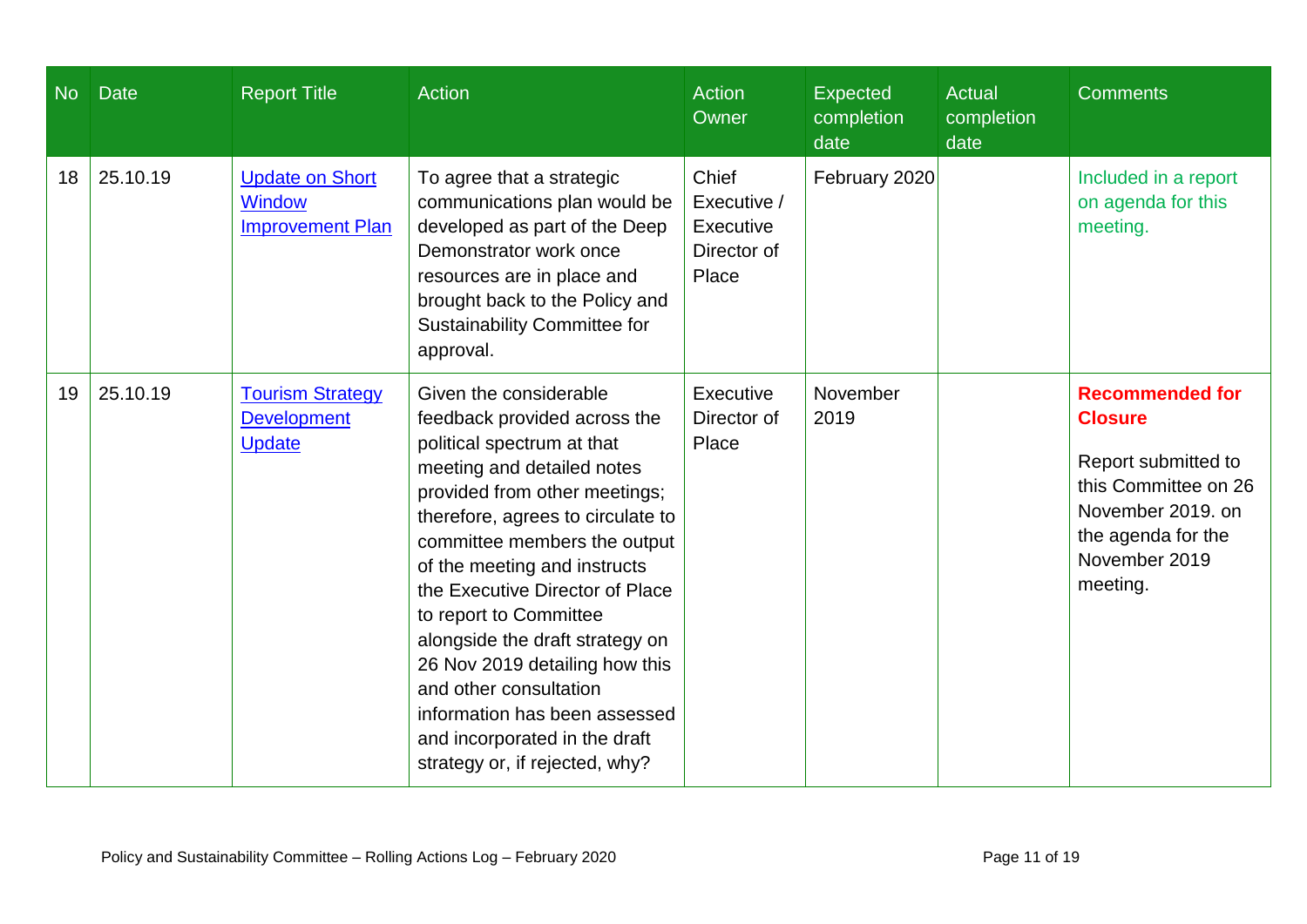| No | <b>Date</b> | <b>Report Title</b>                                                                                                                                                        | Action                                                                                                                                                                                                                                                                                                                                                                                                                                                                                                                                                                                                                     | <b>Action</b><br>Owner | Expected<br>completion<br>date | <b>Actual</b><br>completion<br>date | <b>Comments</b> |
|----|-------------|----------------------------------------------------------------------------------------------------------------------------------------------------------------------------|----------------------------------------------------------------------------------------------------------------------------------------------------------------------------------------------------------------------------------------------------------------------------------------------------------------------------------------------------------------------------------------------------------------------------------------------------------------------------------------------------------------------------------------------------------------------------------------------------------------------------|------------------------|--------------------------------|-------------------------------------|-----------------|
| 20 | 21.11.19    | City of Edinburgh<br><b>Council - Motions</b><br>by Councillors<br>Staniforth and<br>Gordon - Fireworks<br>and Fireworks<br>Legislation<br>(Minute of 21<br>November 2019) | To agree for a report to Policy<br>and Sustainability Committee<br>in three cycles that addresses<br>how the Council can:<br>require all public<br>$\bullet$<br>firework displays within<br>the city to be advertised<br>locally in advance of the<br>event,<br>actively promote a<br>public awareness<br>campaign about the<br>impact of fireworks on<br>animal welfare and<br>vulnerable people<br>ensure that fireworks<br>$\bullet$<br>are only supplied to,<br>and remain in the hands<br>of, responsible adults.<br>encourage local<br>suppliers of fireworks to<br>stock 'quieter' fireworks<br>for public display. | Chief<br>Executive     | <b>June 2020</b>               |                                     |                 |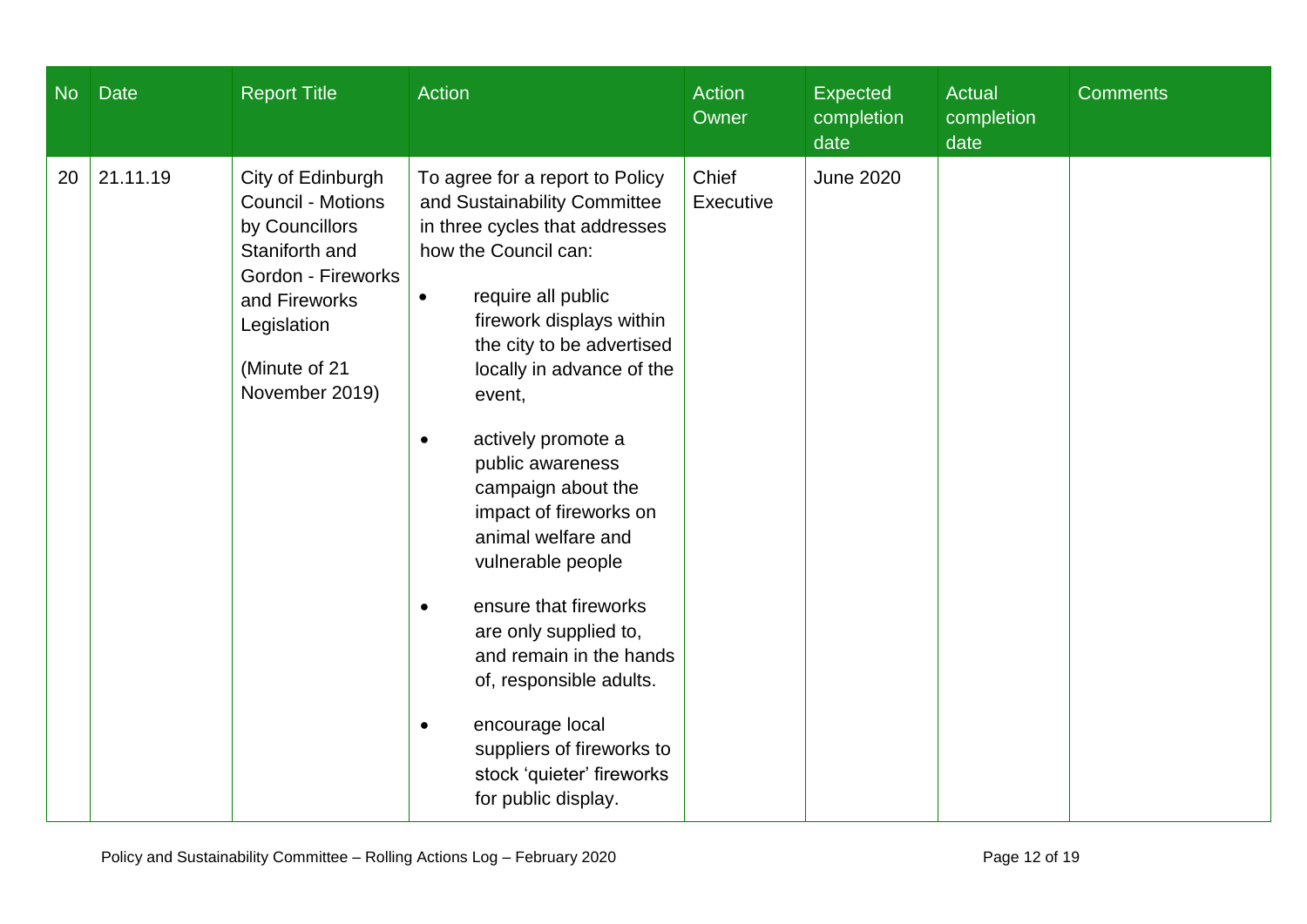| $\overline{\text{No}}$ | <b>Date</b> | <b>Report Title</b>                                                                                                                           | Action                                                                                                                                                                                                                                                                                                                                                                                                                                                                                                                                                                                                                    | <b>Action</b><br>Owner                                   | <b>Expected</b><br>completion<br>date | <b>Actual</b><br>completion<br>date | <b>Comments</b> |
|------------------------|-------------|-----------------------------------------------------------------------------------------------------------------------------------------------|---------------------------------------------------------------------------------------------------------------------------------------------------------------------------------------------------------------------------------------------------------------------------------------------------------------------------------------------------------------------------------------------------------------------------------------------------------------------------------------------------------------------------------------------------------------------------------------------------------------------------|----------------------------------------------------------|---------------------------------------|-------------------------------------|-----------------|
| 21                     |             | City of Edinburgh<br>Council - Motion<br>by Councillor Jim<br>Campbell-<br>Edinburgh's Winter<br>Festivals<br>(Minute of 21<br>November 2019) | (a)<br>To arrange an open<br>book audit for this year,<br>and the previous four<br>years, with the final<br>report before the 2020<br>summer recess at the<br>latest.<br>To review which, if any,<br>(b)<br>contract terms or<br>conditions might apply<br>should a counterpart<br>bring the Council into<br>substantial public<br>disrepute.<br>To identify if, or how,<br>(c)<br>the contract made clear<br>that all permissions<br>must be in place in a<br>timely way, removing<br>any possible ambiguity<br>between the Council<br>acting as contract<br>originator and as an<br>authority with statutory<br>powers. | Chief<br>Executive/<br>Executive<br>Director of<br>Place | <b>June 2020</b>                      |                                     |                 |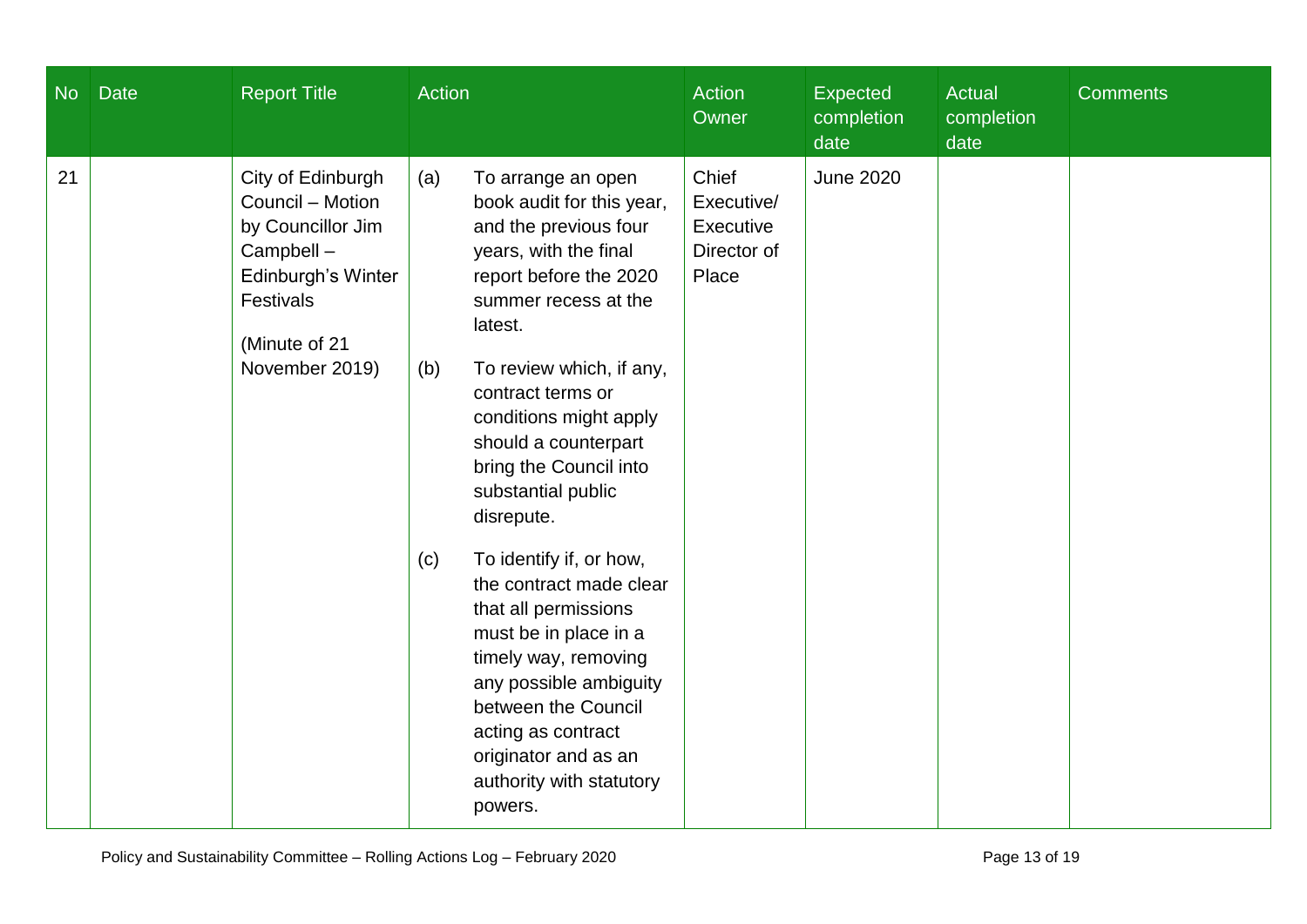| <b>No</b> | <b>Date</b> | <b>Report Title</b>                                                                                                                      | <b>Action</b>                                                                                                                                                                                                                                                                                                                                                                                                                     | Action<br>Owner                   | Expected<br>completion<br>date | <b>Actual</b><br>completion<br>date | <b>Comments</b> |
|-----------|-------------|------------------------------------------------------------------------------------------------------------------------------------------|-----------------------------------------------------------------------------------------------------------------------------------------------------------------------------------------------------------------------------------------------------------------------------------------------------------------------------------------------------------------------------------------------------------------------------------|-----------------------------------|--------------------------------|-------------------------------------|-----------------|
|           |             |                                                                                                                                          | (d)<br>To agree that $(b)$ and $(c)$<br>above should be<br>reported to the Policy<br>and Sustainability<br>Committee in two cycles<br>accepting that (a) may<br>be an interim analysis at<br>that time.                                                                                                                                                                                                                           |                                   |                                |                                     |                 |
| 22        | 21.11.19    | City of Edinburgh<br>Council - Motion<br>by Councillor<br>Cameron - Small<br><b>Business Saturday</b><br>(Minute of 21<br>November 2019) | To call for a report to Policy<br>and Sustainability Committee<br>within 2 cycles setting out:<br>The level of<br>i)<br>procurement by £ and<br>by service area<br>currently awarded to<br>small business,<br>including social<br>enterprises, by the<br>Council and its ALEOS;<br>$\mathsf{ii}$<br>What if any, barriers<br>exist to small business<br>and social enterprises<br>in terms of being<br>eligible to bid to provide | Executive<br>Director of<br>Place | <b>June 2020</b>               |                                     |                 |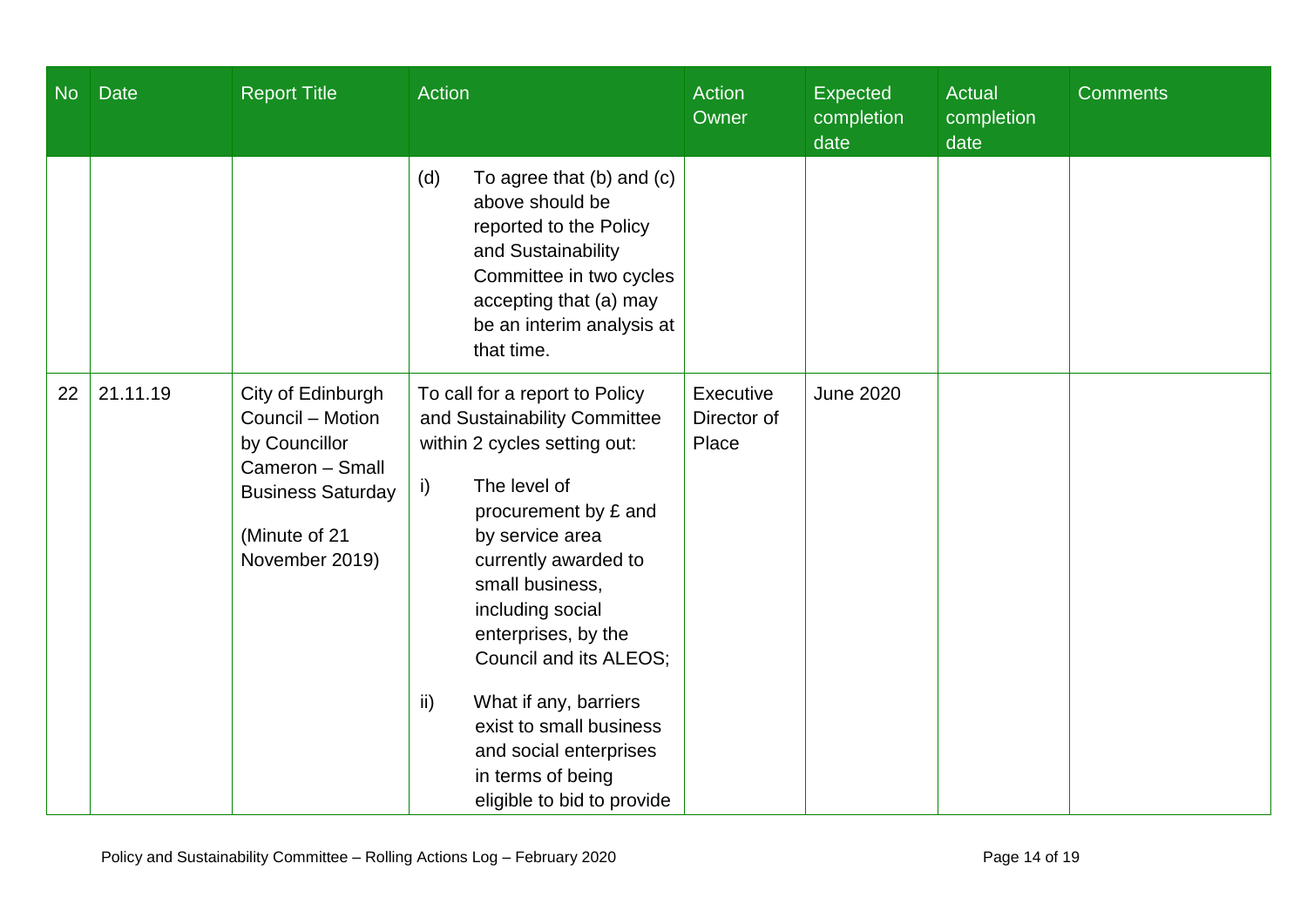| <b>No</b> | <b>Date</b> | <b>Report Title</b>                                                                                                                     | <b>Action</b>                                                                                                                                                                                                                                                                                                                                                    | <b>Action</b><br>Owner | Expected<br>completion<br>date | Actual<br>completion<br>date | <b>Comments</b> |
|-----------|-------------|-----------------------------------------------------------------------------------------------------------------------------------------|------------------------------------------------------------------------------------------------------------------------------------------------------------------------------------------------------------------------------------------------------------------------------------------------------------------------------------------------------------------|------------------------|--------------------------------|------------------------------|-----------------|
|           |             |                                                                                                                                         | goods/services to the<br>Council and its ALEOs;<br>iii)<br>What policy and<br>procedural changes<br>would be necessary to<br>enable any barriers to<br>be overcome?                                                                                                                                                                                              |                        |                                |                              |                 |
| 23        | 21.11.19    | City of Edinburgh<br>Council - Motion<br>by Councillor Lang<br>- Use of Schools<br>as Polling Places<br>(Minute of 21<br>November 2019) | To request a report to the<br><b>Policy and Sustainability</b><br>Committee within three cycles<br>for subsequent referral to the<br>full Council, on the current use<br>of schools as polling places as<br>well as the opportunities to<br>reduce or eliminate their use in<br>time for the 2021 Scottish<br>Parliament and 2022 local<br>government elections. | Chief<br>Executive     | August 2020                    |                              |                 |
| 24        | 26.11.19    | <b>Edinburgh Poverty</b><br><b>Commission</b><br><b>Progress Update</b>                                                                 | To agree that a further report<br>on full Council responses to<br>the Edinburgh Poverty<br>Commission would be<br>considered by Committee<br>following publication of final                                                                                                                                                                                      | Chief<br>Executive     | <b>June 2020</b>               |                              |                 |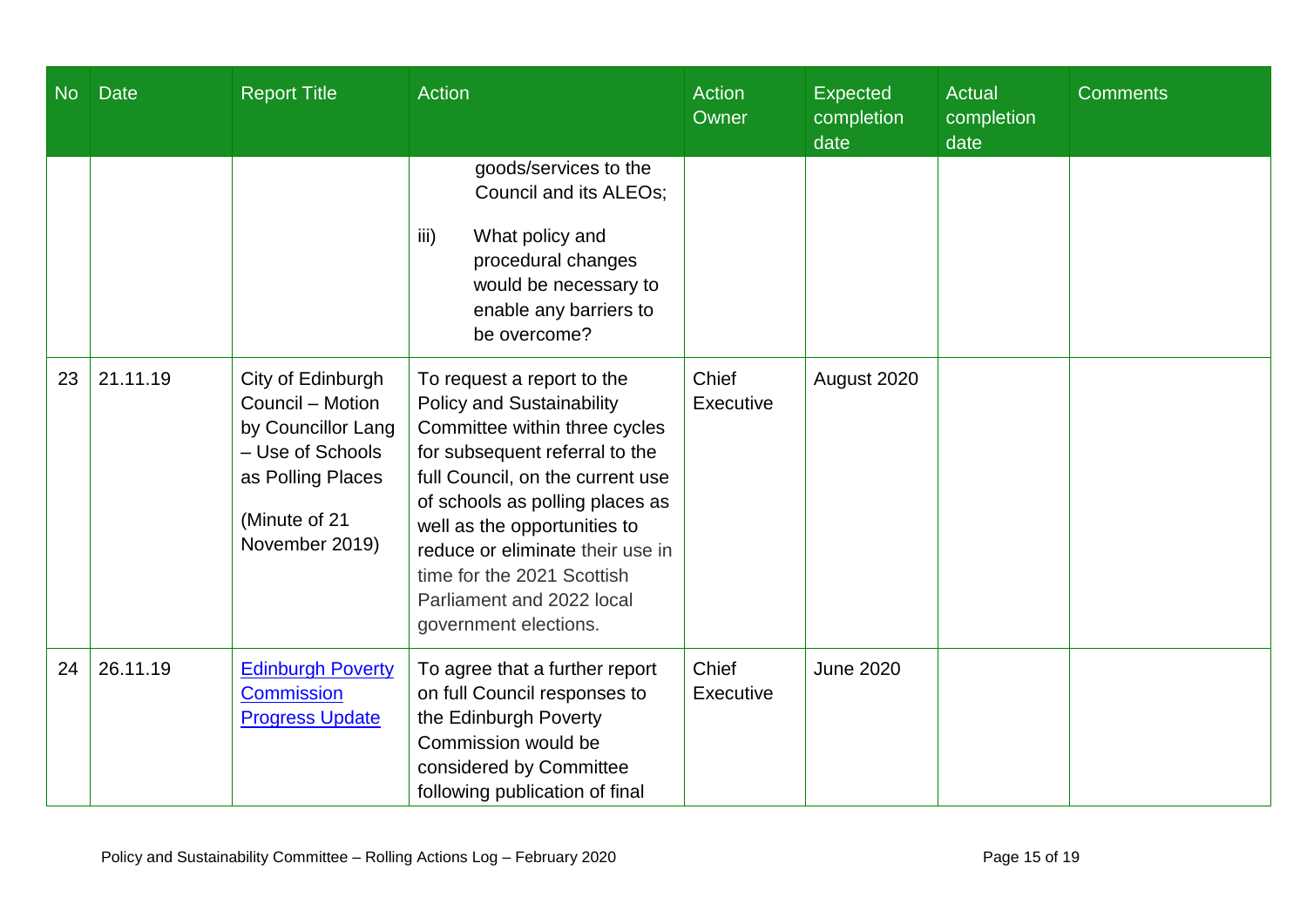| N <sub>o</sub> | <b>Date</b> | <b>Report Title</b>                                                                         | <b>Action</b>                                                                                                                                                                                                                                                                                                                                                                                    | <b>Action</b><br>Owner            | <b>Expected</b><br>completion<br>date | <b>Actual</b><br>completion<br>date | <b>Comments</b>                          |
|----------------|-------------|---------------------------------------------------------------------------------------------|--------------------------------------------------------------------------------------------------------------------------------------------------------------------------------------------------------------------------------------------------------------------------------------------------------------------------------------------------------------------------------------------------|-----------------------------------|---------------------------------------|-------------------------------------|------------------------------------------|
|                |             |                                                                                             | findings in March 2020.                                                                                                                                                                                                                                                                                                                                                                          |                                   |                                       |                                     |                                          |
| 25             | 26.11.19    | <b>City Strategic</b><br><b>Investment Fund -</b><br><b>Powderhall Stables</b>              | To continue consideration of<br>the matter to January 2020 to<br>allow for further detail and<br>clarity about funding.                                                                                                                                                                                                                                                                          | Executive<br>Director of<br>Place | February 2020                         |                                     | Report on the agenda<br>for this meeting |
| 26             | 26.11.19    | <b>Edinburgh Climate</b><br><b>Commission and</b><br>Council<br>Engagement<br><b>Update</b> | To agree to a report assessing<br>the options for formal<br>processes for citizen<br>engagement such as the<br>citizens assembly and the<br>citizens jury in the Spring                                                                                                                                                                                                                          | Chief<br>Executive                | Spring 2020                           |                                     |                                          |
| 27             | 26.11.19    | Edinburgh's<br>Christmas $-$<br><b>Motion by</b><br><b>Councillor Mowat</b>                 | To note that the Chief<br>$\left( \begin{matrix} 1 \end{matrix} \right)$<br>Executive would report to<br>the Policy and Sustainability<br>Committee on 25 February<br>2020 outlining revised<br>governance arrangements<br>for event planning.<br>To ask that the Chief<br>2)<br><b>Executive's February</b><br>report also cover:<br>What actions could be<br>a)<br>taken regarding the failure | Chief<br>Executive                | February 2020                         |                                     | Report on the agenda<br>for this meeting |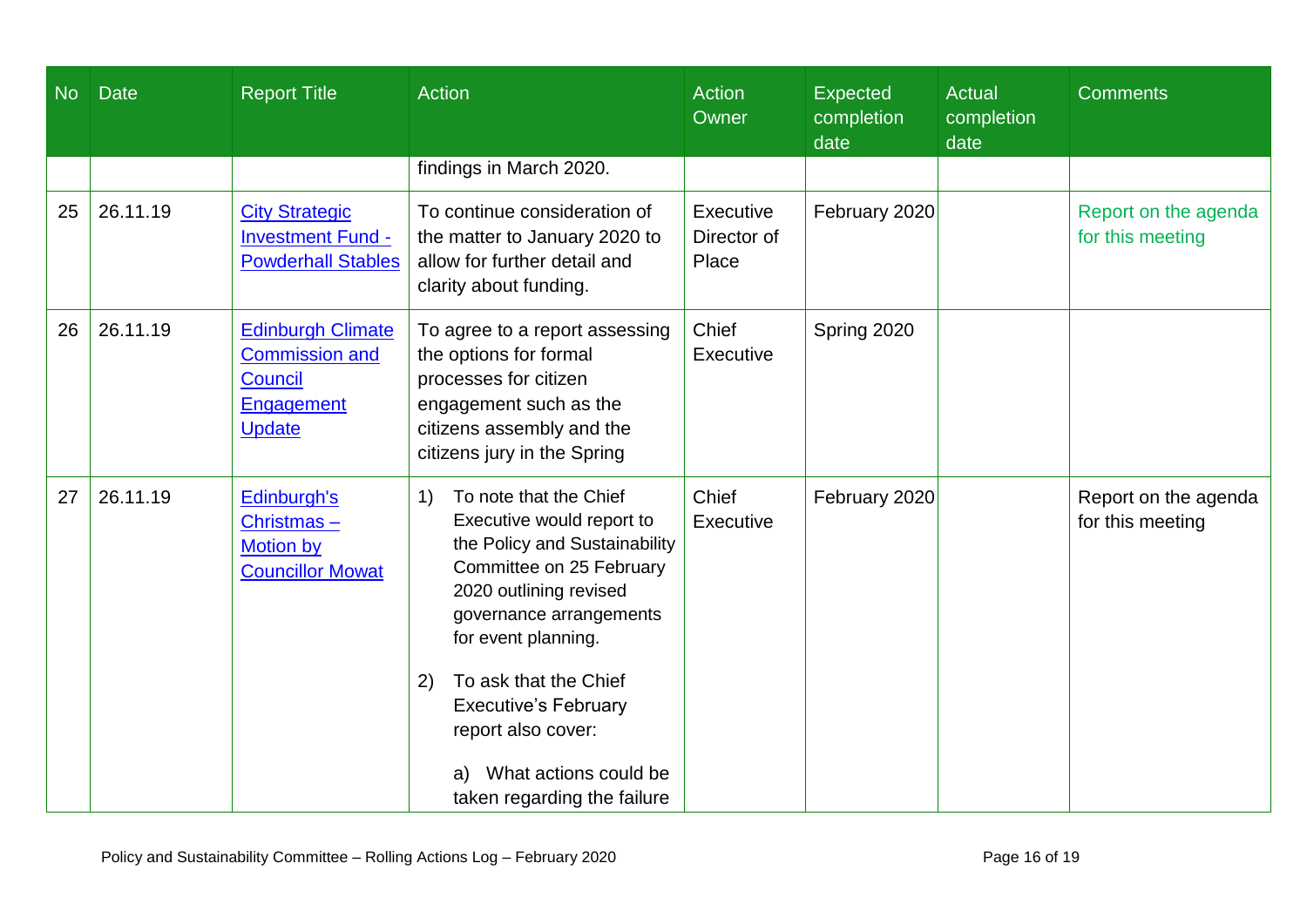| No | <b>Date</b> | <b>Report Title</b> | Action                                                                                                                                                                                                                                                                                                                                                                                                                                                                                                                                                                                                                         | Action<br>Owner | Expected<br>completion<br>date | <b>Actual</b><br>completion<br>date | <b>Comments</b> |
|----|-------------|---------------------|--------------------------------------------------------------------------------------------------------------------------------------------------------------------------------------------------------------------------------------------------------------------------------------------------------------------------------------------------------------------------------------------------------------------------------------------------------------------------------------------------------------------------------------------------------------------------------------------------------------------------------|-----------------|--------------------------------|-------------------------------------|-----------------|
|    |             |                     | to comply with the Scheme<br>of Delegation outlined in<br>paragraph 4.16 and his<br>recommendations<br>regarding any such<br>actions;<br>b) If any failures by the<br>Council in regard to<br>statutory, or other<br>requirements of not<br>ensuring all terms of<br>legislation were complied<br>with in regard to Planning<br>and Building Control; how<br>the timescales for decision<br>on these matters<br>regarding the Christmas<br>Market varied from normal<br>processes; why any<br>exceptions were<br>considered acceptable<br>and whether any other<br>such exceptions were<br>made;<br>And requests that the 2020 |                 |                                |                                     |                 |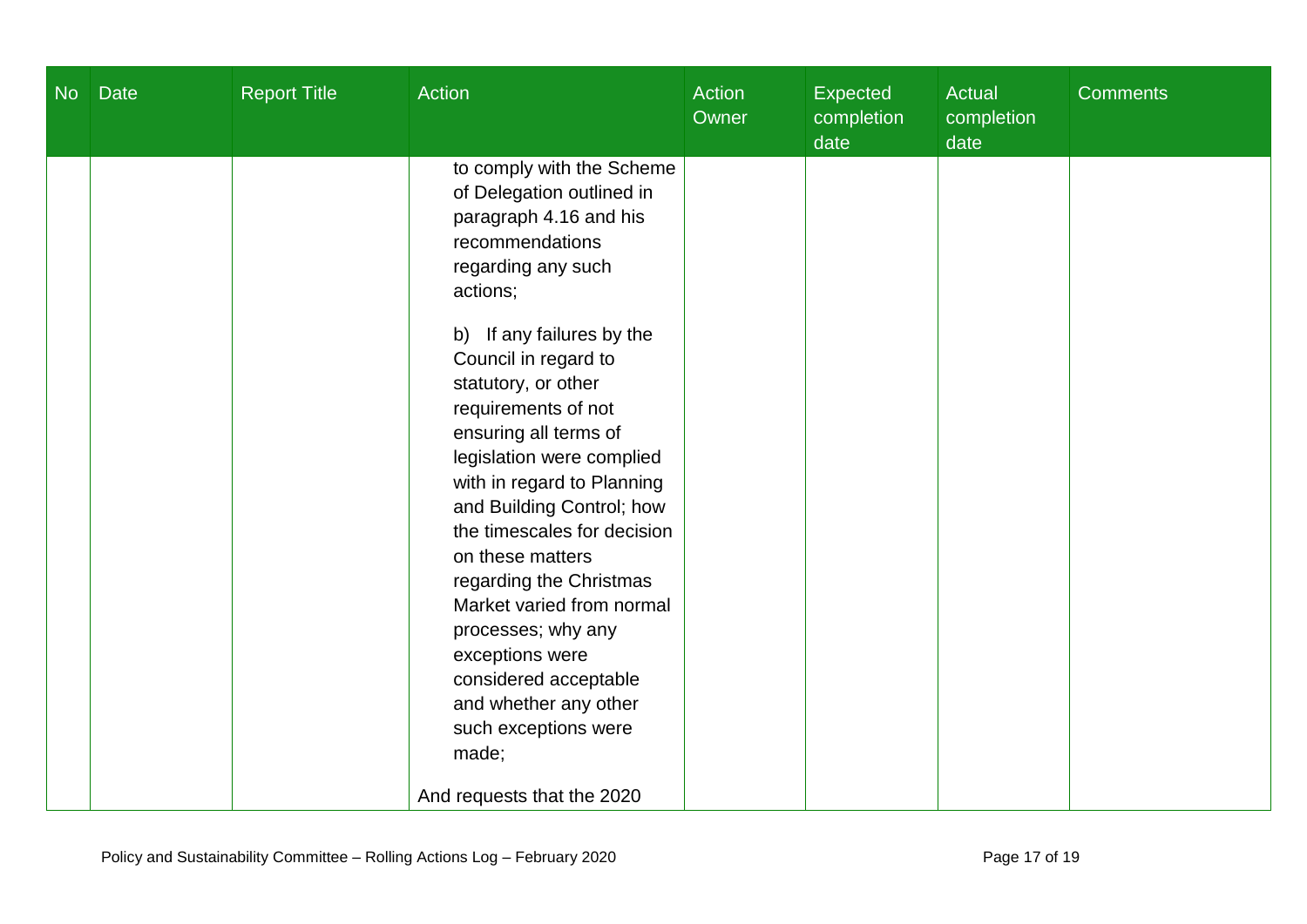| No | <b>Date</b> | <b>Report Title</b>                                                                             | Action                                                                                                                                                                                                                                                                                                                                                                                                      | Action<br>Owner                   | <b>Expected</b><br>completion<br>date | Actual<br>completion<br>date | <b>Comments</b> |
|----|-------------|-------------------------------------------------------------------------------------------------|-------------------------------------------------------------------------------------------------------------------------------------------------------------------------------------------------------------------------------------------------------------------------------------------------------------------------------------------------------------------------------------------------------------|-----------------------------------|---------------------------------------|------------------------------|-----------------|
|    |             |                                                                                                 | review of the scheme of<br>delegation cover:<br>steps to alter the Scheme<br>a)<br>of Delegation so that<br>politically controversial<br>decisions were required to<br>be taken by Committee;<br>The process of members<br>b)<br>briefings.                                                                                                                                                                 |                                   |                                       |                              |                 |
| 28 | 06.02.20    | City of Edinburgh<br>Council - Motion<br>by Councillor Main<br>- Recycling in<br><b>Schools</b> | To request:<br>All council services<br>a)<br>involved, including<br>Schools, Estates: Facilities<br><b>Services and Catering</b><br>Service, and Waste<br>Services work together to<br>review and provide fit for<br>purpose recycling services<br>in each of our schools to<br>be completed before the<br>start of the 2020/21<br>academic year within<br>policy and current<br>budgets, and reporting any | Executive<br>Director of<br>Place | Awaiting<br>confirmation              |                              |                 |